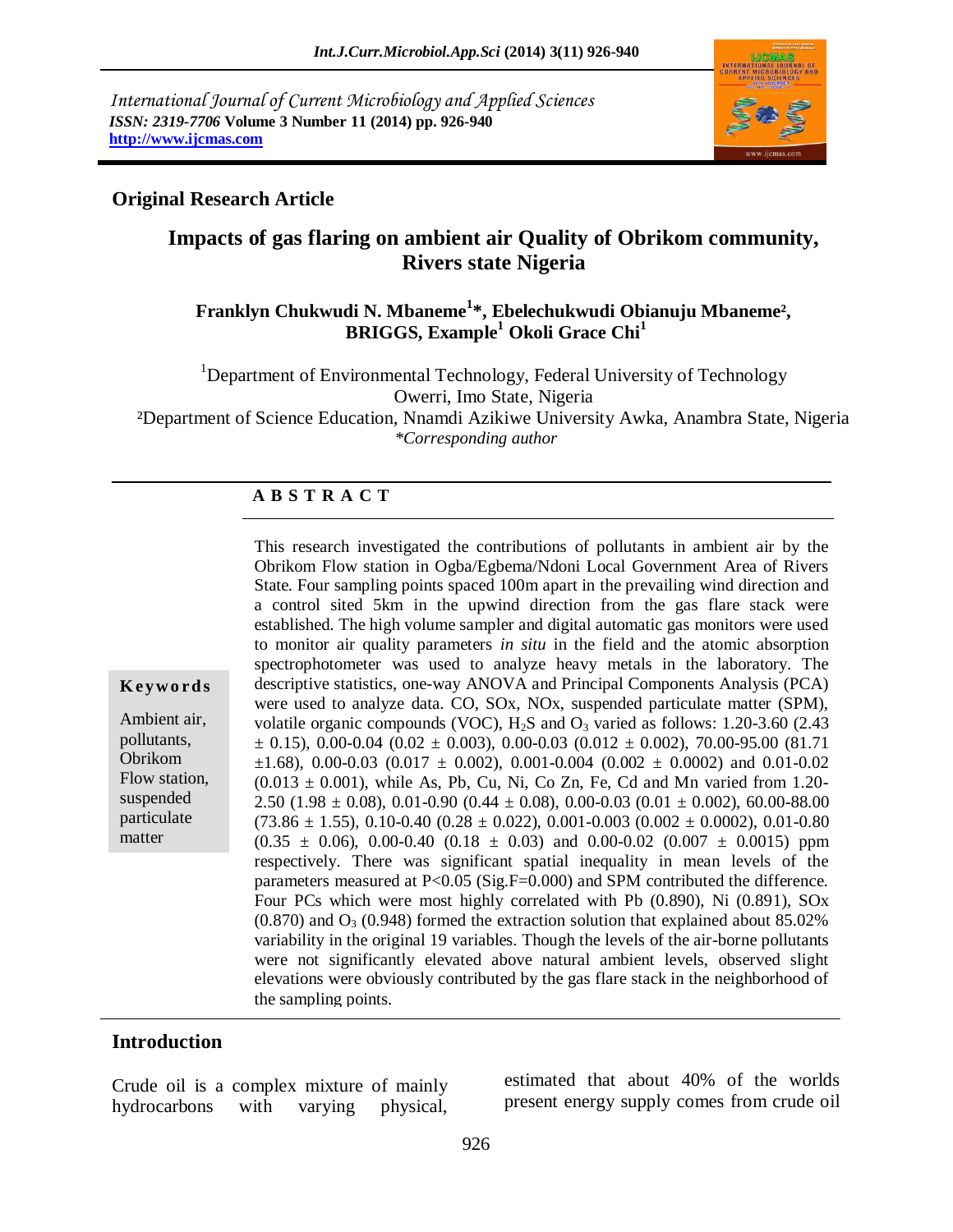which is a mixture of many thousands of organic compounds of which more than three-quarters are hydrocarbon (Tokolo, 1988; Whittle *et al*., 1988). According to Don-Pedro (2009), Nigeria produces over 2.3million barrels of oil per day from its oil fields in the Niger Delta alone and most of this oil comes from deposits containing associated natural gas. About 2 billion standard cubic feet of this associated gas is produced everyday and sadly enough, most of it is flared due to inadequacy in facilities for its utilization. Worse still, successive governments and regulators have since ignored the environmental impact of gas flaring, but rather continued the prolongation of flaring phase-out dates since 2008. With increasing production of crude oil since its discovery in Oloibiri, Bayelsa State in 1956, gas flaring activities have also been on the increase.

Oghenejoboh (2005) states that gas flaring are major contributor to the emission of toxic gases and other pollutants. Like the combustion of other carbonaceous fuels, gas flaring produces oxides of carbon  $(CO_X)$ , sulphur (SOx) and nitrogen (NOx), water vapour, volatile and non-volatile forms of trace metals (e.g. Pb, Hg, Cd, As, etc). Ogwejifor (2000) observes that incomplete combustion of the flared gas also produces greenhouse gases (such as methane), other gaseous pollutants (such as CO), and organic elemental participates (such as coke). Additionally, gas flaring generates heat around flare stacks, a phenomenon that could induce insomnia, especially in the night (since the area is permanently bright red like day light) (Don-Pedro, 2009). Ebuna (1987) observed that flares are also associated with high sound intensity, while Agbo (1997) observed that particulate outfalls from flares contain polynuclear aromatic hydrocarbons (PAHs), acids and trace metals, which could cause lung cancer, cardiovascular and respiratory tract diseases.

According to Mbaneme (2012) BTEX is an acronym that stands for benzene, toluene, ethylene and xylene which is also interchangeably used to identify the mononuclear aromatic hydrocarbons (MAHs). These compounds are some of the volatile organic compounds found in petroleum as well as petroleum derivatives such as gasoline. BTEX compounds are emitted during various oil and gas operations, including flaring, venting, as well as dehydration of natural gas. Excessive load of oxidisable substance may occasionally consist of chemically oxidisable inorganic compound but one are more usually encountered in form of organic maters which when discharge in river undergo by chemical in the present of bacteria (Okoli, 2007).

# **Materials and Method**

Obrikom is located at the south-eastern, tropical sub region of River State Nigeria (Fig. 1), between latitudes  $4^{\circ}$  and  $8^{\circ}$  N and longitudes 6°and 9° E (Fig. 2). The area lies within the tropical rainforest belt of Nigeria, with abundant rainfall, varying landform, thick natural vegetation and abundant mineral resources. The thick natural vegetation has been depleted as a result of population growth, persistent farming and rapid social economic development including mineral exploitation and this has predisposed the area to high level of natural and man-made environmental hazards such as soil erosion, flooding and oil pollution (Odu, 2002).

The climate of the area is typical of rainforest zone of the tropics and average rainfall is about 200mm. Mean ambient temperature is  $28^{\circ}$ C while relative humidity is about 88% (SPDC, 2002). Wet season usually lasts between March and November while the dry season lasts for remaining four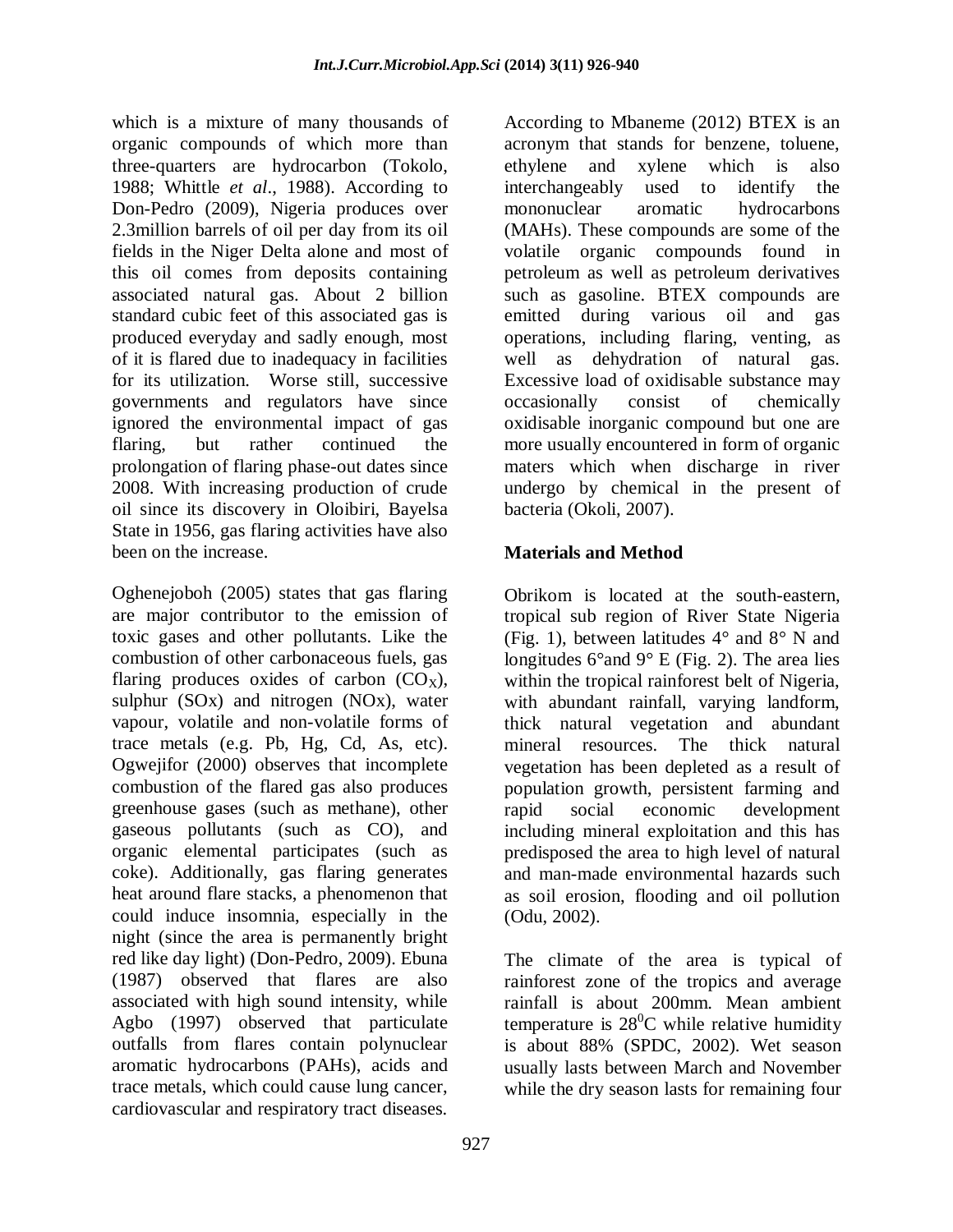months (December-February). The soil is characterized by sandy-loam (SPDC, 2002).



**Figure.1** Map of Nigeria showing Rivers State



**Fig.2 Map of Ogba/Egbema/Ndoni Local Government Area showing Obrikom, the study area**

The study area houses an oil flow/gas station operated by the Nigerian Agip Oil Company Limited (NAOC). The flow station has gas flare stacks (Plate 1) whose outfalls diffuse across the vast farmlands within and outside its vicinity. Residents of the area are predominantly agrarian and grow crops like yam, cassava, cereals and vegetables. Comparatively minor fraction of the inhabitants is artisans, while few others are civil servants. Four sampling locations sited at 100m intervals in the prevailing wind direction and a control location sited about 5km in the upwind direction from the gas plant were established (Fig. 2). The two sampling equipment used are the High Volume Sampler (HVS) The modified EPA gravimetric high volume method was applied; involving the drawing of a known volume of air through a pre-weighted glass fibre filter  $(20 \text{ X } 25 \text{ cm})$  by means of heavy duty turbine blower at flow rate of 1.3 m 3 /min (Lahmann, 1992). This collected suspended particulate matter (including suspended heavy metals) within the size range of 100-0.1µm diameters. Sampling was made at the five sampling locations for four months (August, October and December, 2012 and February, 2013). And Digital Automatic Gas Monitors (DAGMs). The Crowcon Gasman Air Monitor that had been pre-calibrated using air cylinder standard (SPDC, 2002) was used in the direct detection of CO, SOx, NOx, VOC,  $H<sub>2</sub>S$  and  $O<sub>3</sub>$  while the Haze dust 10  $\mu$ m Particulate Monitor was used for the detection of particulate matter ( $SPM<sub>10</sub>$ ).

Heavy metal particles collected with glass fibre filters of the HVS were extracted with concentrated  $H_2SO_4$ . The concentrations of As, Pb, Cu, Ni, Co, Zn, Hg, Fe, Cd and Mn in air samples were determined with the Varian Spectra AA 600 model atomic absorption spectrophotometer.



**Plate.1** Two gas flare stacks in the Obrikom gas plant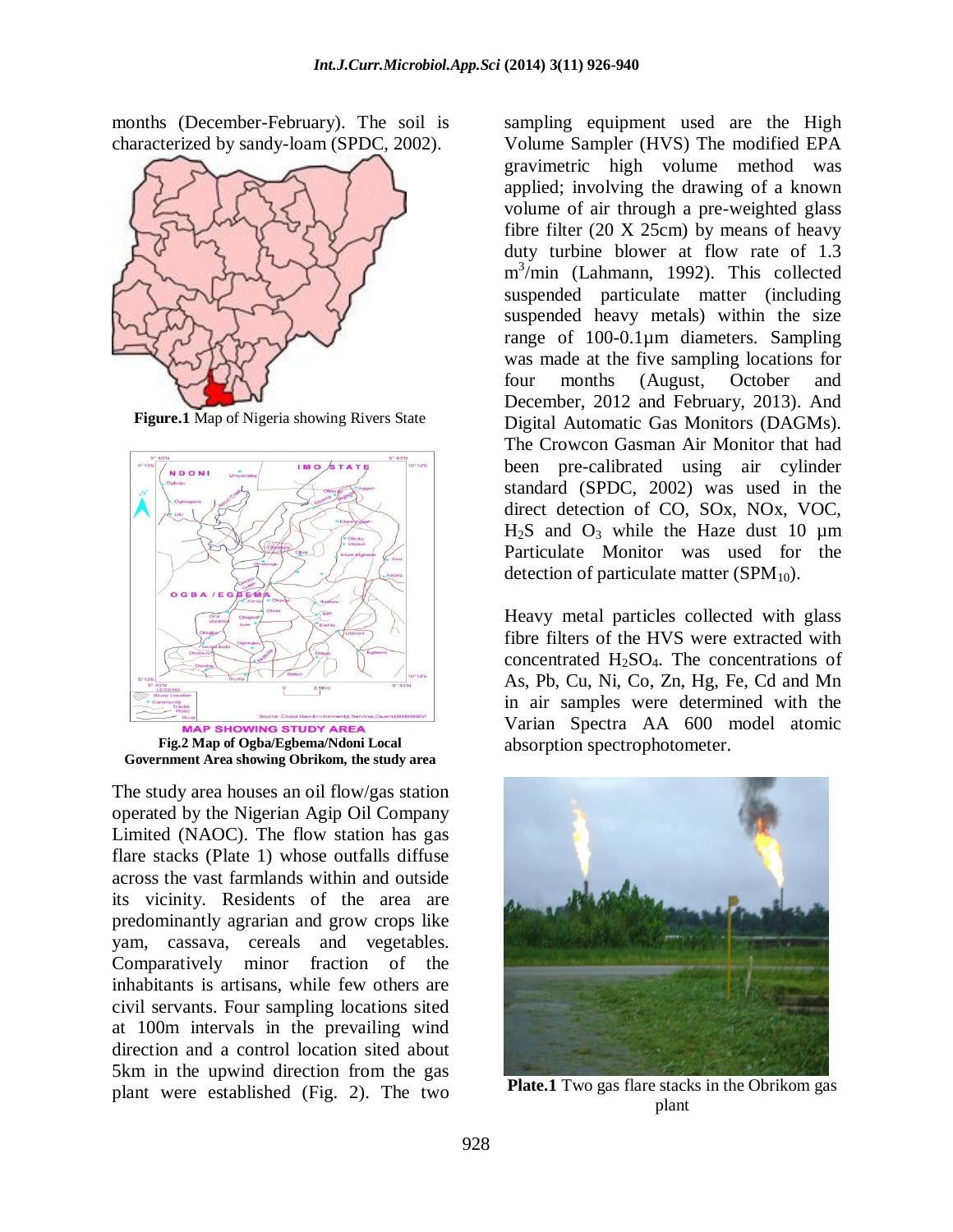Hand-held Testrel 4500 weather Tracker, a high precision in-situ weather monitoring equipment was used in the determination of the following meteorological data: wind speed, ambient temperature, pressure, sun radiation, wind direction, relative humidity and precipitation. The experiment was carried out at the five sampling points and the readings were read off the Liquid Crystal Display (LCD) screen of the equipment at each given time.

Univariate and multivariate analyses as provided by the SPSS<sup>©</sup> and MS Excel 2007 statistical software were used to analyze data. Descriptive statistics and graphical illustrations were used to present data. The test of homogeneity in mean variance of ambient air quality parameters was conducted with the one-way analysis of variance (ANOVA). The Principal Components Analysis (PCA) method of extraction for data reduction was used to remove highly correlated or redundant variables from the data file and replacing the entire data file with a smaller number of uncorrelated variables called factors. Factor rotation for the transformation of extracted factors to a new position for interpretation was achieved with the varimax method and the magnitude of the eigenvalues and 75% (0.75) rule for variance contribution were used for factor selection (Manly, 1986).

# **Discussion of the Results**

The levels of the ambient air quality parameters, including heavy metals and meteorological variables measured around the Obrikom gas plant are shown in Appendixes 1, 2 and 3 respectively. Comparatively wide variations were observed in the levels of suspended particulate matter (SPM) (range=25.00ppm), Ni ions (range=28.00ppm), air pressure (range=300.00psi) and relative humidity (RH) (range=20.00%).

The levels of CO, SOx, NOx and SPM varied from 1.20-3.60  $(2.43 \pm 0.15)$ , 0.00-0.04 (0.02  $\pm$  0.003), 0.00-0.03 (0.012  $\pm$ 0.002) and 70.00-95.00  $(81.71 \pm 1.68)$  ppm respectively (Table 1). Volatile organic compounds (VOC),  $H_2S$  and  $O_3$  varied as follows:  $0.00-0.03$   $(0.017 \pm 0.002)$ ,  $0.001-$ 0.004 (0.002  $\pm$  0.0002) and 0.01-0.02 (0.013  $\pm$  0.001) ppm respectively. As, Pb, Cu, Ni and Covaried from 1.20-2.50 (1.98  $\pm$  0.08), 0.01-0.90 (0.44  $\pm$  0.08), 0.00-0.03 (0.01  $\pm$ 0.002), 60.00-88.00 (73.86  $\pm$  1.55) and 0.10-0.40 (0.28  $\pm$  0.022)ppm respectively. The levels of Zn, Fe, Cd and Mn varied as follows0.001-0.003  $(0.002 \pm 0.0002)$ , 0.01-0.80 (0.35  $\pm$  0.06), 0.00-0.40 (0.18  $\pm$  0.03) and  $0.00-0.02$   $(0.007 \pm 0.0015)$  ppm respectively. However, the levels of the quality parameters were below the DPR listed maximum limits for safe environment. Hg was undetected at the sampling points during the study period. Spatial variations were observed in the levels of the ambient air quality parameters measured around the Obrikom oil flow station. Mean minimum levels of SOx (0.01ppm), NOx (0.00ppm), VOC (0.00ppm) and ozone (0.01ppm) were recorded in sampling points (SP) 4 & Control, SPs2 & Control, SPs 4 & Control and SPs 3 & Control respectively (Fig. 2). And, their respective mean maximum levels (0.03, 0.01, 0.03 and 0.02ppm) were recorded in SP 1, SPs 1, 3  $&$  4, SP 1 and SPs 1, 2 & 4. Mean minimum level of CO  $(1.50$ ppm), SPM  $(70.00$ ppm) and  $H_2S$ (0.001ppm) were recorded in SP Control, SP Control and SPs 3 & Control, while their maximum levels of 3.00, 85.00 and 0.003ppm were all recorded in SP 1 Mean levels of the heavy metals- Fe, Co, Pb and As (0.01, 0.20, 0.02 and 1.30ppm) were recorded in SP Control, SPs 4 & Control, SPs 4 & Control and SP Control respectively. However, their mean maximum levels (0.70, 0.40, 0.80 and 2.20ppm) were recorded in SP 2, SP 3, SP 3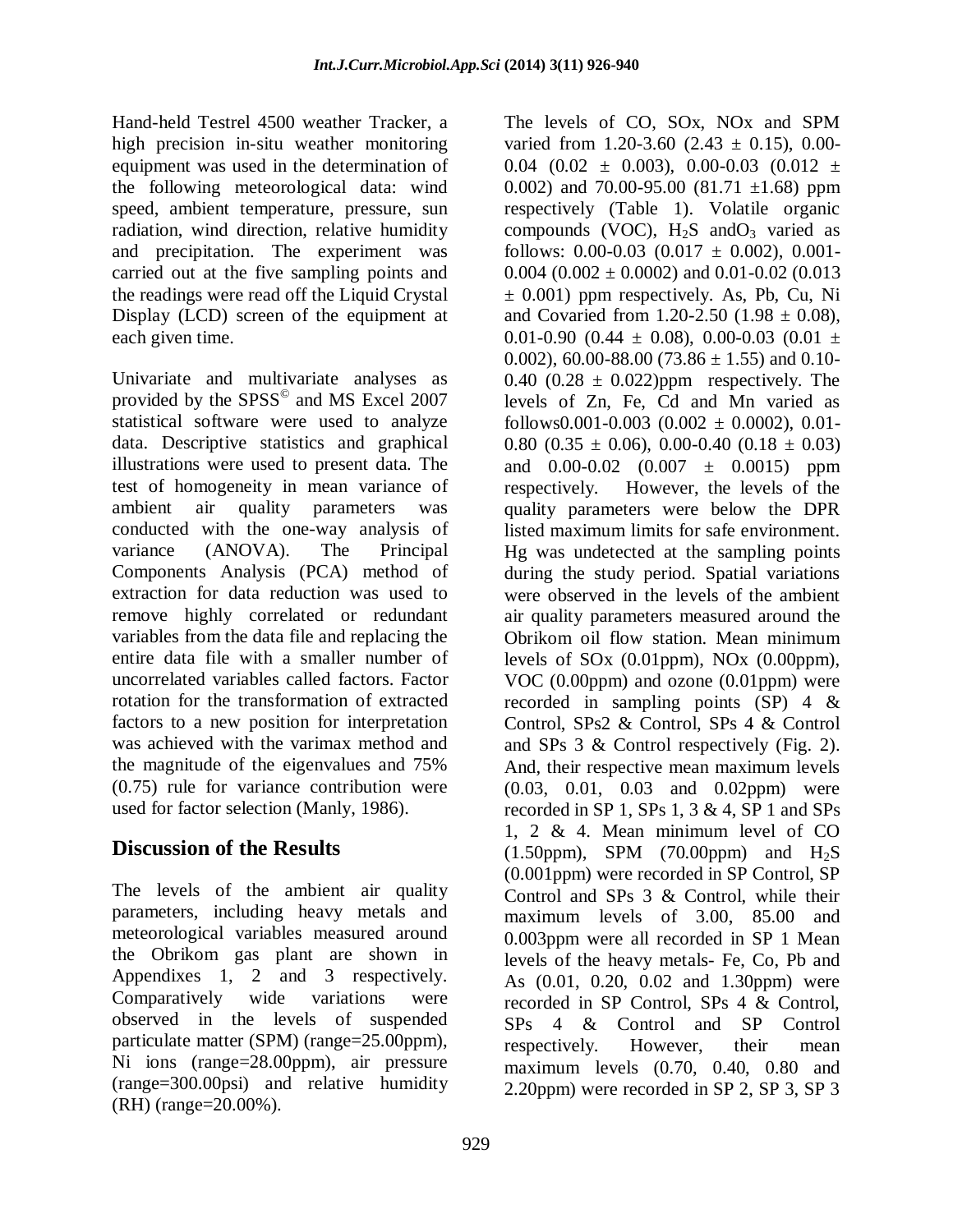and SP 1 respectively (Fig. 3). Mean minimum levels of Zn (0.001ppm), Mn (0.00ppm), Cd (0.00ppm) and Cu (0.00ppm) were recorded in SPs 2, 4 & Control, SPs 1, 3 & Control, SP Control and SPs 2 & Control, while their maximum levels (0.003, 0.01, 0.30 and 0.01ppm) were recorded in SP 1, SPs 2 & 4, SP 1 and SPs 1, 3 & 4 respectively (Fig. 4). However, mean minimum and maximum levels of Ni (65.00 and 80.00ppm) were recorded in SP Control and SP 4 respectively.

The least mean wind speed  $(0.2 \text{m/s})$ , ambient temperature (27.5°C), air pressure (1002psi) and relative humidity (70%) were recorded in SPs 3 & 4, SP Control, SP Control and SPs 3 & Control, while their maximum levels (0.3m/s, 29.1°C, 1130psi and 74% were recorded in SPs 1, 2 & Control, SPs 1 & 2, SP 3 and SP 1 respectively.

The one way analysis of variance (ANOVA) test of homogeneity in mean levels of the ambient air quality parameters across the sampling points revealed significant heterogeneity (Sig.  $F=0.000$ ) at  $P<0.05$ (Appendixes 4). The post-hoc structure of group means that utilized SP Control as predictor variable revealed that at all the sampling points; suspended particulate matter (SPM) contributed the observed difference (Figs. 5-.7).

The ambient air quality parameters which were subjected to the PCA procedure revealed communalities that were all high; indicating that the extracted components represented the variables well (Appendix 5). The first 4 PCs formed the extraction solution; with a cumulative percent

Cd, ambient temperature, air pressure, VOC, Pb, Co, Zn and  $O_3$  were more closely associated on one side, and  $H_2S$ ,  $SOX$  and wind speed on the other side.

variability of about 85.02% in the original 19 variables (Table 2).This reduces the complexity of the data set by using these components, with only about 14.98% loss of information.

The rotation maintained the cumulative percentage of variation explained by the extracted components (Table 3). The scree plot (Fig.8) represents the eigenvalue of each component in the initial solution. The extracted components are on the steep slope, while the components on the shallow slope contributed little (14.98%) to the solution. The last big drop occurred between the  $4<sup>th</sup>$ and  $5<sup>th</sup>$  components.

The first component was most highly correlated with Pb contents (0.890) and also had high loadings for SPM (0.604), VOC (0.605), As (0.555), Co (0.869), Zn (0.640), Cd (0.824), ambient temperature (0.745) and air pressure (0.726) (Appendix 5). The  $2<sup>nd</sup>$ PC was most highly correlated with Ni ions (0.891) and also had high loadings for CO (0.759), NOx (0.615), H2S (0.791), As  $(0.664)$ , Cu  $(0.870)$  and Mn  $(0.836)$ , the 3<sup>rd</sup> PC which was most highly correlated with SOx (0.870) also had high loadings for Zn (0.582), Fe (0.578), wind speed (0.817) and negative loading for air pressure (-0.521). However, the  $4<sup>th</sup>$  PC had high loadings for ozone (0.948) (Appendix 5).

The scatter plot matrix revealed that the extracted components had skewed distribution between the Factors (Fig. 9); a distribution pattern that is confirmed by the component plot in rotated space of the parameters (Fig. 10). The component plot revealed that Ni, Cu, As, Fe, SPM,

# **Conclusion and recommendations**

The levels of the pollutant gases and airborne trace metals were not significantly elevated above natural ambient levels. This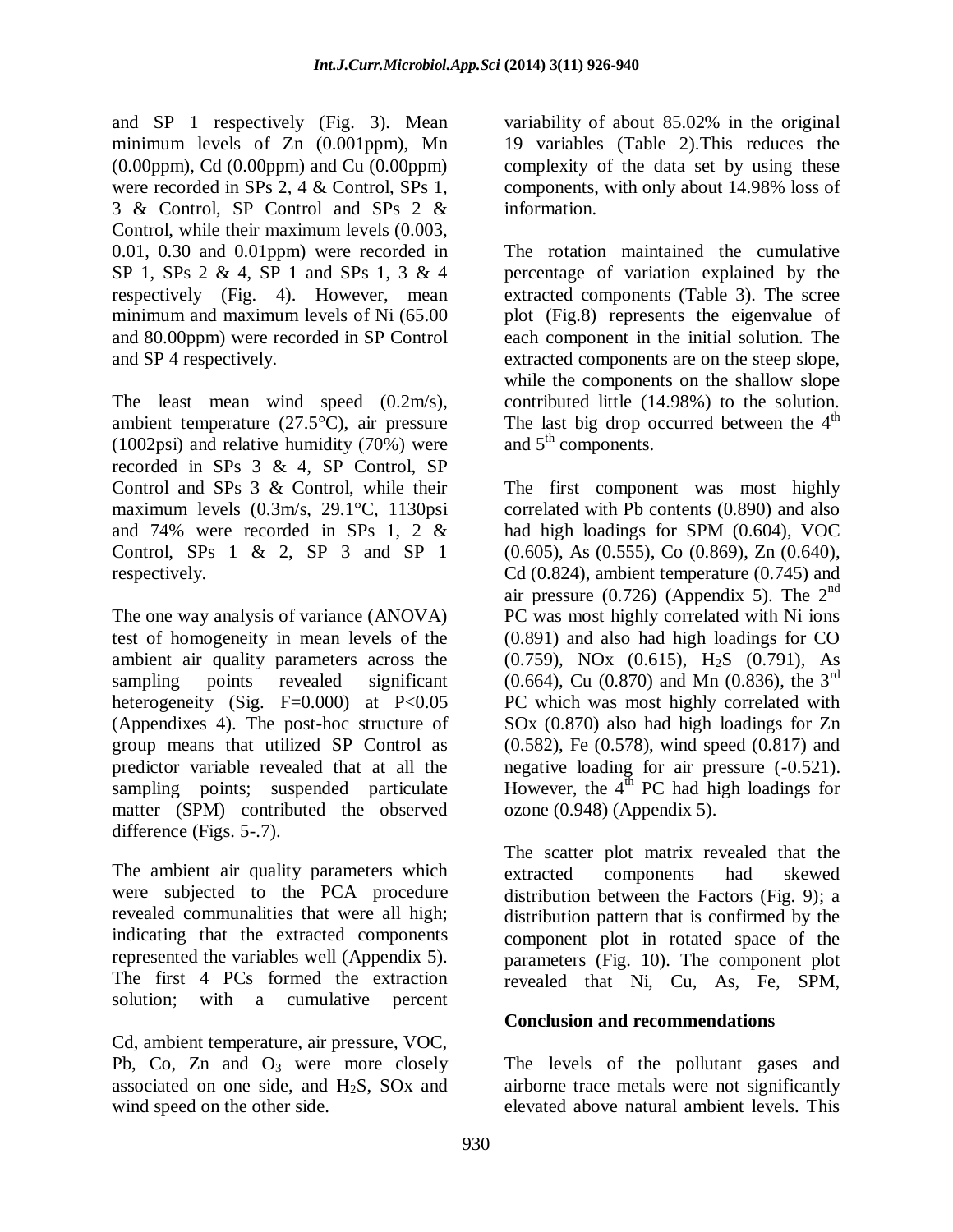slight elevation was contributed by the gas flare stack in the neighborhood of the sampling points.

There was observed significant spatial variation in levels of the suspended particulate matter in ambient air due to dispersal of aerial materials from point sources of pollution. Sampling points 1 and 2, the closest to the oil and gas flow station had the highest concentrations of the pollutants, while the control location in the

upwind direction had the least concentrations of the pollutants.

Four PCs were extracted and accounted for 85.02% variability in the 19 parameters measured. They were most highly correlated with the levels of the heavy metals (Pb and Ni) and SOx and ozone. The extracted components had skewed distribution pattern in space due mainly to seasonal variations in the study area.

| <b>Parameters</b>            | <b>Minimum</b>                        | <b>Maximum</b> | Range  | Mean          | SЕ                  | <b>DPR</b>     |
|------------------------------|---------------------------------------|----------------|--------|---------------|---------------------|----------------|
| CO (ppm)                     | 1.20                                  | 3.60           | 2.40   | 2.43          | 0.15                | <b>10.00</b>   |
| $SOX$ (ppm)                  | 0.00                                  | 0.04           | 0.04   | 0.018         | 0.0030.1            |                |
| NO <sub>x</sub> (ppm)        | 0.000                                 | 0.03           | 0.03   | 0.012         | 0.0020.06           |                |
| SPM (ppm)                    | 70.00                                 | 95.00          | 25.00  | 81.71         | 1.68                | 250            |
| $VOC$ (ppm)                  | 0.00                                  | 0.03           | 0.03   | 0.02          | 0.002 <sub>NA</sub> |                |
| $H_2S$ (ppm)                 | 0.001                                 | 0.004          | 0.003  | 0.002         | 0.0002              | 0.008          |
| $O_3(ppm)$                   | 0.01                                  | 0.02           | 0.01   | 0.013         | 0.0010.1            |                |
| As (ppm)                     | 1.20                                  | 2.50           | 1.30   | 1.98          | 0.08                | $\blacksquare$ |
| Pb (ppm)                     | 0.01                                  | 0.90           | 0.89   | 0.44          | 0.08                |                |
| $Cu$ (ppm)                   | 0.00                                  | 0.03           | 0.03   | 0.01          | $0.002 -$           |                |
| $Ni$ (ppm)                   | 60.00                                 | 88.00          | 28.00  | 73.86         | 1.55                |                |
| $Co$ (ppm)                   | 0.10                                  | 0.40           | 0.30   | 0.28          | $0.023 -$           |                |
| $Zn$ (ppm)                   | 0.001                                 | 0.003          | 0.002  | 0.002         | 0.0002              |                |
| Fe (ppm)                     | 0.01                                  | 0.80           | 0.79   | 0.35          | $0.055 -$           |                |
| $Cd$ (ppm)                   | 0.00                                  | 0.40           | 0.40   | 0.18          | 0.03                |                |
| $\mathbf{M}\mathbf{n}$ (ppm) | 0.00                                  | 0.02           | 0.02   | 0.007         | $0.002 -$           |                |
| Wind speed $(m/s)$ 0.10      |                                       | 0.40           | 0.30   | 0.25          | 0.02                |                |
|                              | Temperature $(^{\circ}C)$ 27.00 29.10 | 2.10           |        | 0.15<br>28.24 |                     |                |
| Pressure (psi)               | 1000.00                               | 1300.00        | 300.00 | 1075.70       | $18.53 -$           |                |
| RH (%) 70.00                 | 90.00                                 | 20.00          |        | 1.45<br>77.85 |                     |                |

**SE = standard error of means, SPM = suspended particulate matter, NS = not specified**

**Table.2** Extraction Sums of Squared Loadings of ambient air quality parameters

| <b>Components</b> | <b>Total</b> | % of Variance | Cumulative % |
|-------------------|--------------|---------------|--------------|
|                   | 9.922        | 52.220        | 52.220       |
|                   | 3.008        | 15.830        | 68.049       |
| 3                 | 1.817        | 9.564         | 77.613       |
| 4                 | 1.407        | 7.404         | 85.017       |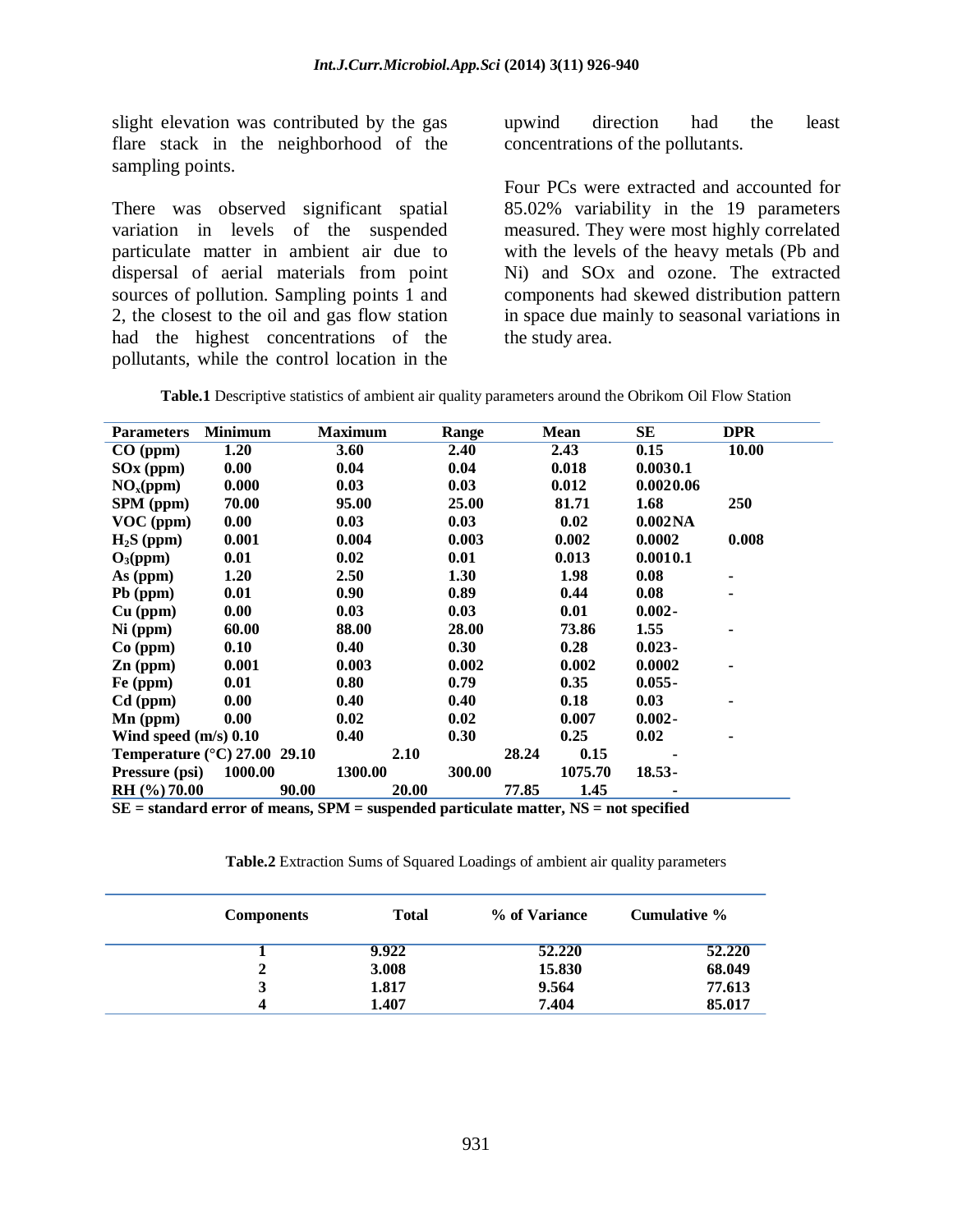| <b>Components</b> | <b>Total</b> | % of Variance | Cumulative % |
|-------------------|--------------|---------------|--------------|
|                   | 5.476        | 28.822        | 28.822       |
|                   | 5.452        | 28.697        | 57.519       |
|                   | 3.407        | 17.930        | 75.449       |
|                   | 1.818        | 9.567         | 85.017       |

**Table.3** Rotation Sums of Squared Loadings of ambient air quality parameters



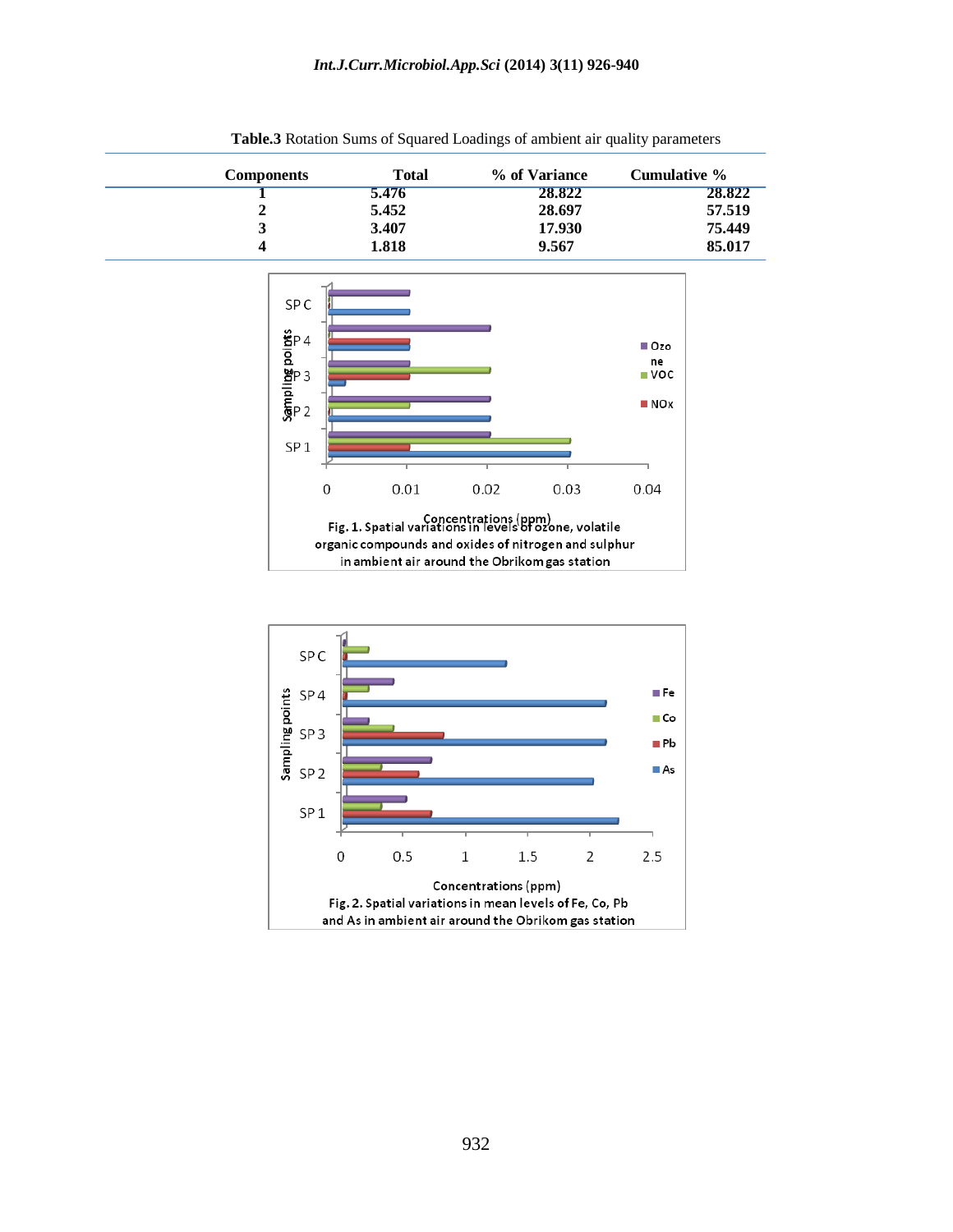

**Fig.4** Means plot in ambient air quality parameters between the control and sampling point 1



**Fig.5** Means plot in ambient air quality parameters between the control and sampling point 2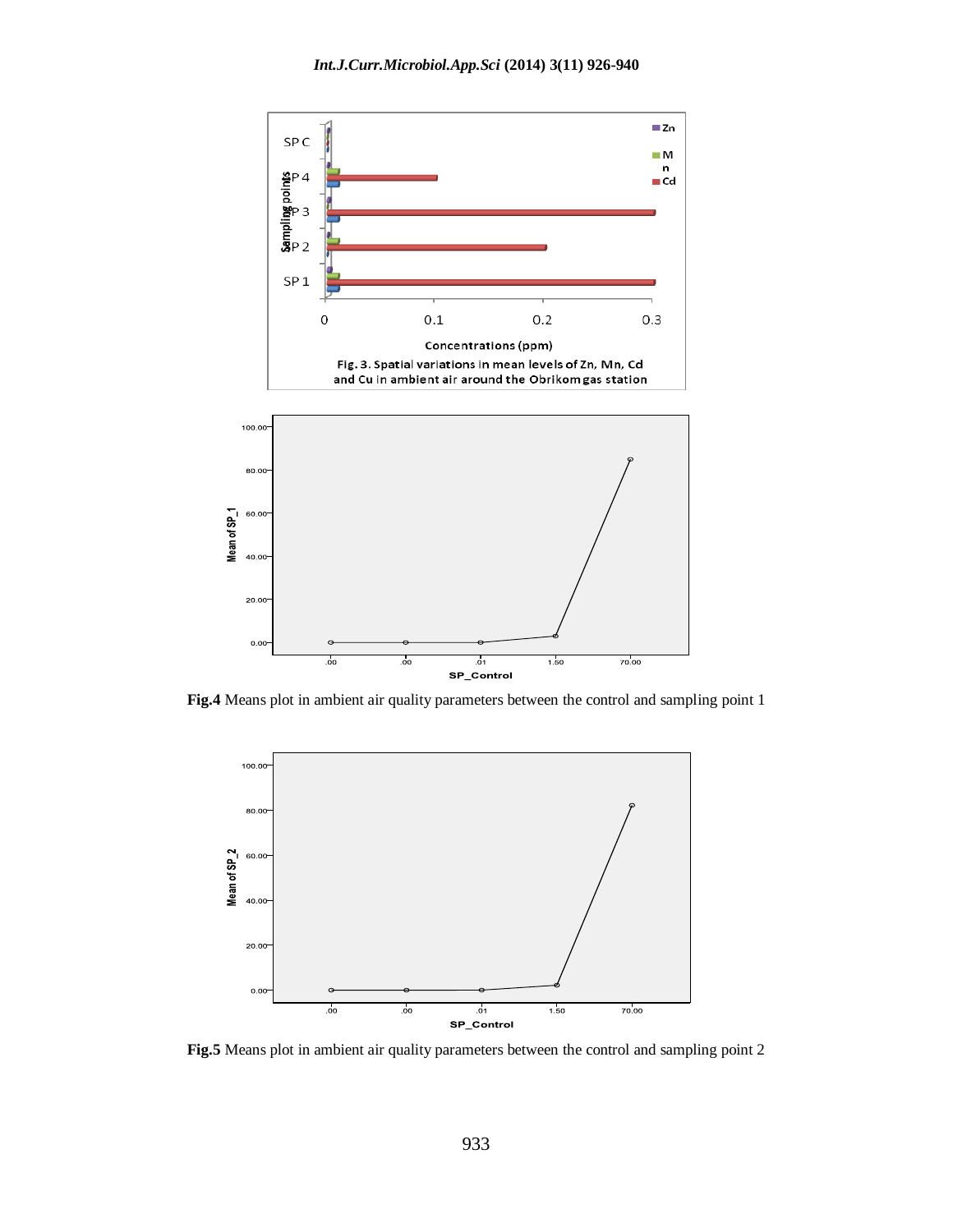

**Fig.6** Means plot in ambient air quality parameters between the control and sampling point 3



**Fig.7** Means plot in ambient air quality parameters between the control and sampling point 4



**Fig.8** Screen plot of the eigen values of components in the initial solution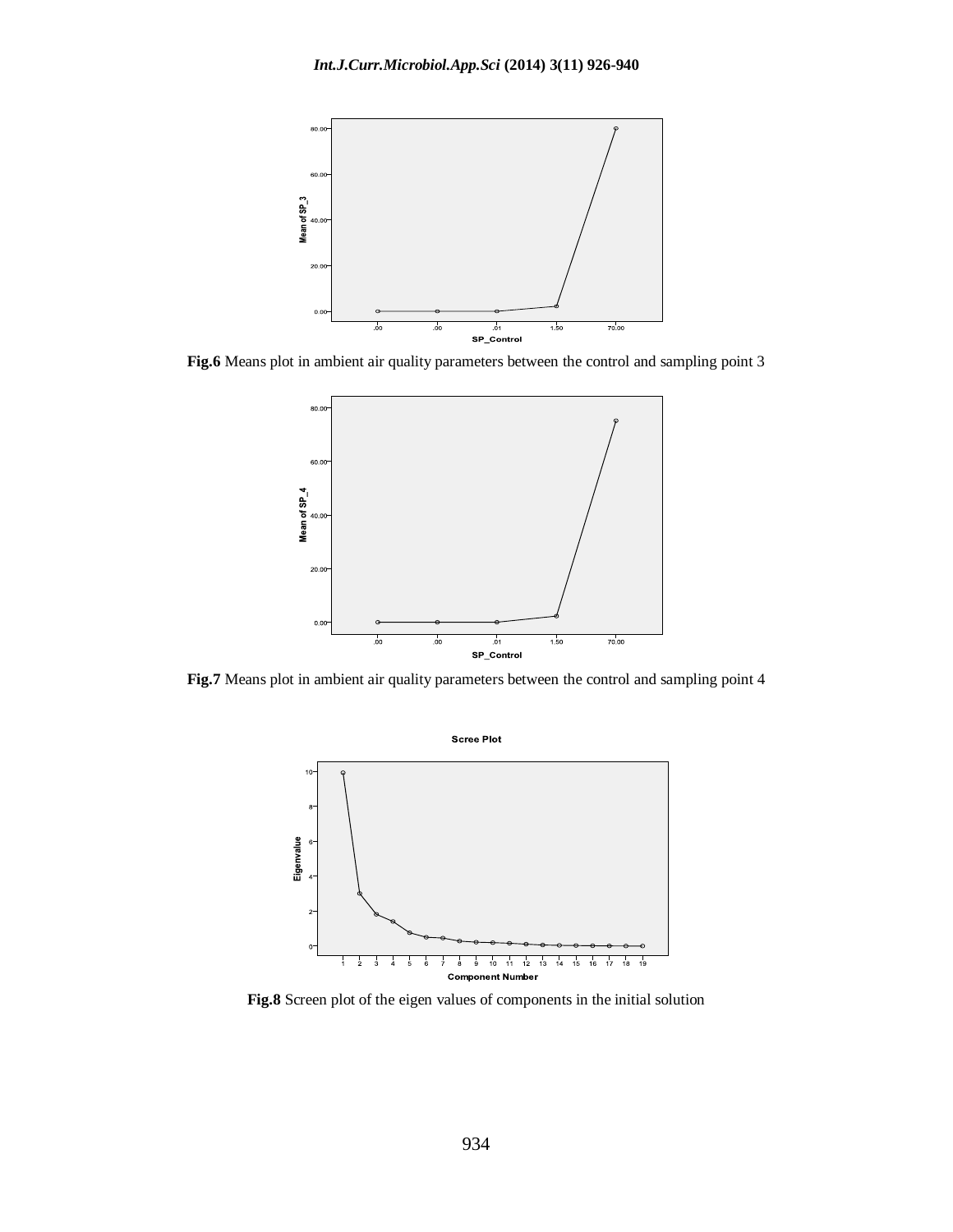

**Fig.9** Scatterplot matrix of the extracted components

**Component Plot in Rotated Space** 



**Fig.10** Component plot in rotated space of the variables

| Samplin         |          | ັ<br>Parameters (ppm) |      |       |           |        |                |  |  |  |
|-----------------|----------|-----------------------|------|-------|-----------|--------|----------------|--|--|--|
|                 | $\bf CO$ | <b>SPM</b>            |      |       |           |        |                |  |  |  |
| g               |          | SOx                   | NOx  |       | VO        | $H_2S$ | $\mathbf{O}_3$ |  |  |  |
| <b>Points</b>   |          |                       |      |       | C         |        |                |  |  |  |
| SP <sub>1</sub> | 3.00     | 0.03                  | 0.01 | 85.00 | 0.03      | 0.003  | 0.02           |  |  |  |
| SP <sub>2</sub> | 2.20     | 0.02                  | 0.00 | 82.20 | 0.01      | 0.001  | 0.02           |  |  |  |
| SP <sub>3</sub> | 2.20     | 0.002                 | 0.01 | 80.00 | 0.02      | 0.002  | 0.01           |  |  |  |
| SP <sub>4</sub> | 2.30     | 0.01                  | 0.01 | 75.20 | 0.00      | 0.002  | 0.02           |  |  |  |
| <b>SP</b>       | 1.50     | 0.01                  | 0.00 | 70.00 | 0.00      | 0.001  | 0.01           |  |  |  |
| Control         |          |                       |      |       |           |        |                |  |  |  |
| <b>DPR</b>      | 10       | 0.1                   | 0.06 | 250   | <b>NA</b> | 0.008  | 0.1            |  |  |  |
| Limit           |          |                       |      |       |           |        |                |  |  |  |

**Appendix.1** Ambient air quality parameters around the Obirikom Gas Flare Station (August, 2012)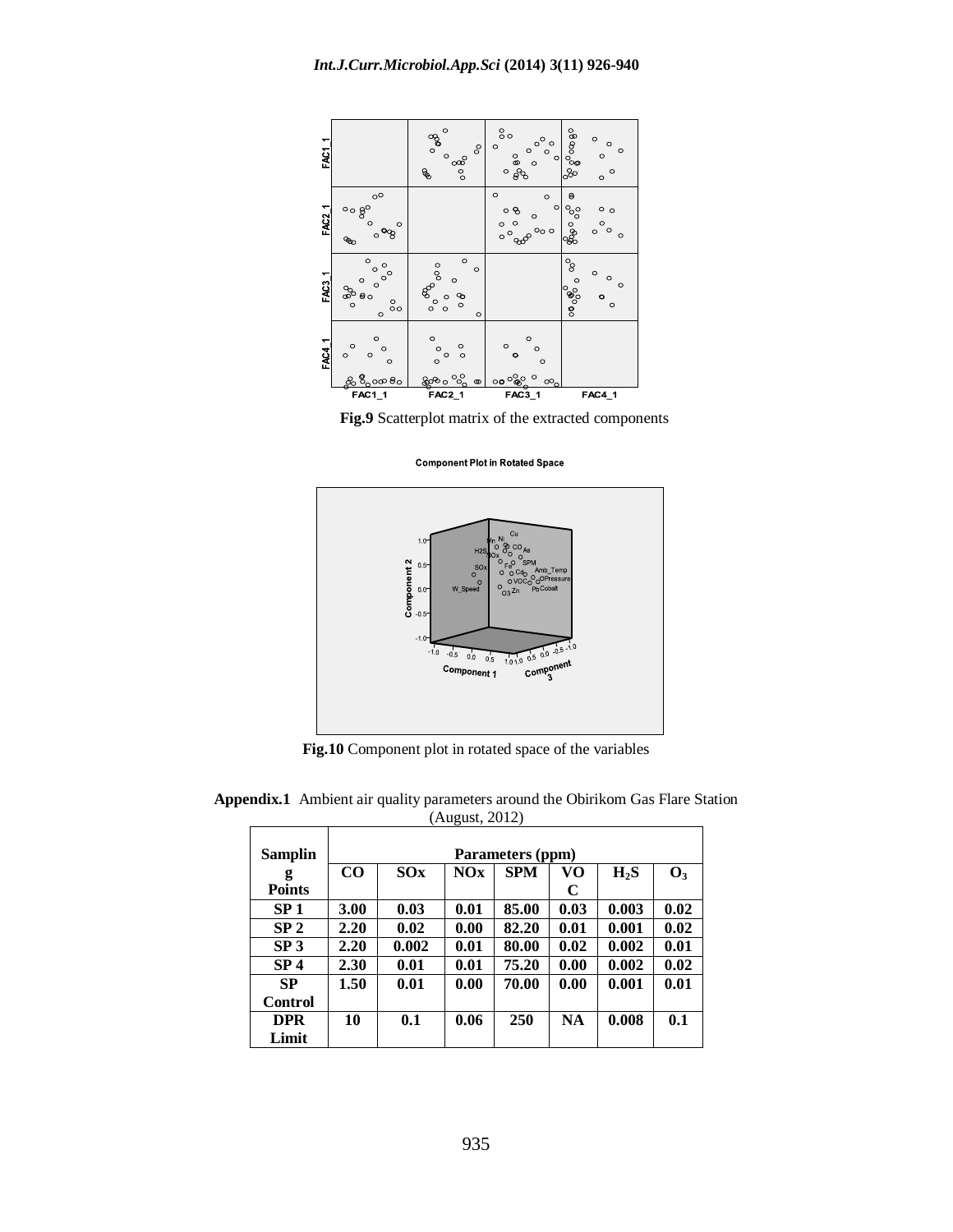| Samplin         | Parameters (ppm) |      |                |      |           |        |                |  |  |
|-----------------|------------------|------|----------------|------|-----------|--------|----------------|--|--|
| g Points        | $\bf CO$         | SOx  | N <sub>O</sub> | SP   | VO        | $H_2S$ | $\mathbf{O}_3$ |  |  |
|                 |                  |      | X              | M    | C         |        |                |  |  |
| SP <sub>1</sub> | 2.8              | 0.03 | 0.0            | 90.0 | 0.02      | 0.00   | 0.0            |  |  |
|                 | 0                |      | 1              | 0    |           | 2      | 1              |  |  |
| SP <sub>2</sub> | 2.0              | 0.01 | 0.0            | 85.2 | 0.01      | 0.00   | 0.0            |  |  |
|                 | 0                |      | 1              | 0    |           | 2      | 2              |  |  |
| SP <sub>3</sub> | 2.0              | 0.00 | 0.0            | 80.0 | 0.02      | 0.00   | 0.0            |  |  |
|                 | 0                | 3    | 1              | 0    |           |        |                |  |  |
| SP <sub>4</sub> | 2.5              | 0.02 | 0.0            | 78.2 | 0.01      | 0.00   | 0.0            |  |  |
|                 | 0                |      | 1              | 0    |           | 2      | 2              |  |  |
| <b>SP</b>       | $1.2\,$          | 0.01 | 0.0            | 70.0 | 0.00      | 0.00   | 0.0            |  |  |
| Control         | 0                |      | 0              | 0    |           | 1      | 1              |  |  |
| <b>DPR</b>      | 10               | 0.1  | 0.0            | 250  | <b>NA</b> | 0.00   | 0.1            |  |  |
| Limit           |                  |      | 6              |      |           | 8      |                |  |  |

| October 2012 |  |
|--------------|--|
|--------------|--|

| December, 2012 |  |
|----------------|--|
|----------------|--|

| Samplin         | Parameters (ppm) |      |      |            |           |        |                |  |
|-----------------|------------------|------|------|------------|-----------|--------|----------------|--|
| g Points        | CO               | SOx  | NOx  | <b>SPM</b> | VO        | $H_2S$ | $\mathbf{O}_3$ |  |
|                 |                  |      |      |            | C         |        |                |  |
| SP <sub>1</sub> | 3.6              | 0.04 | 0.03 | 90.00      | 0.03      | 0.004  | 0.01           |  |
|                 | 0                |      |      |            |           |        |                |  |
| SP <sub>2</sub> | 2.8              | 0.02 | 0.01 | 88.00      | 0.02      | 0.001  | 0.02           |  |
|                 | 0                |      |      |            |           |        |                |  |
| SP <sub>3</sub> | 3.0              | 0.00 | 0.01 | 85.00      | 0.02      | 0.003  | 0.01           |  |
|                 | 0                | 3    |      |            |           |        |                |  |
| SP <sub>4</sub> | 2.5              | 0.02 | 0.01 | 80.20      | 0.02      | 0.003  | 0.01           |  |
|                 | 0                |      |      |            |           |        |                |  |
| <b>SP</b>       | 1.6              | 0.01 | 0.00 | 72.00      | 0.01      | 0.001  | 0.01           |  |
| <b>Control</b>  | 0                |      |      |            |           |        |                |  |
| <b>DPR</b>      | 10               | 0.1  | 0.06 | 250        | <b>NA</b> | 0.008  | 0.1            |  |
| Limit           |                  |      |      |            |           |        |                |  |

#### **February, 2013**

 $\overline{\mathsf{I}}$ 

 $\mathsf{r}$ 

 $\top$ 

| <b>Sampling</b> | Parameters (ppm) |       |      |            |            |        |                |  |  |
|-----------------|------------------|-------|------|------------|------------|--------|----------------|--|--|
| <b>Points</b>   | $\bf CO$         | SQX   | NOx  | <b>SPM</b> | <b>VOC</b> | $H_2S$ | $\mathbf{O}_3$ |  |  |
| SP <sub>1</sub> | 3.60             | 0.04  | 0.03 | 95.00      | 0.03       | 0.004  | 0.01           |  |  |
| SP <sub>2</sub> | 2.50             | 0.03  | 0.03 | 88.00      | 0.03       | 0.002  | 0.01           |  |  |
| SP <sub>3</sub> | 3.30             | 0.003 | 0.02 | 90.00      | 0.02       | 0.003  | 0.01           |  |  |
| SP <sub>4</sub> | 2.50             | 0.03  | 0.01 | 80.20      | 0.03       | 0.003  | 0.01           |  |  |
| <b>SP</b>       | 1.50             | 0.02  | 0.01 | 70.00      | 0.01       | 0.001  | 0.01           |  |  |
| Control         |                  |       |      |            |            |        |                |  |  |
| <b>DPR</b>      | 10               | 0.1   | 0.06 | 250        | <b>NA</b>  | 0.008  | 0.1            |  |  |
| Limit           |                  |       |      |            |            |        |                |  |  |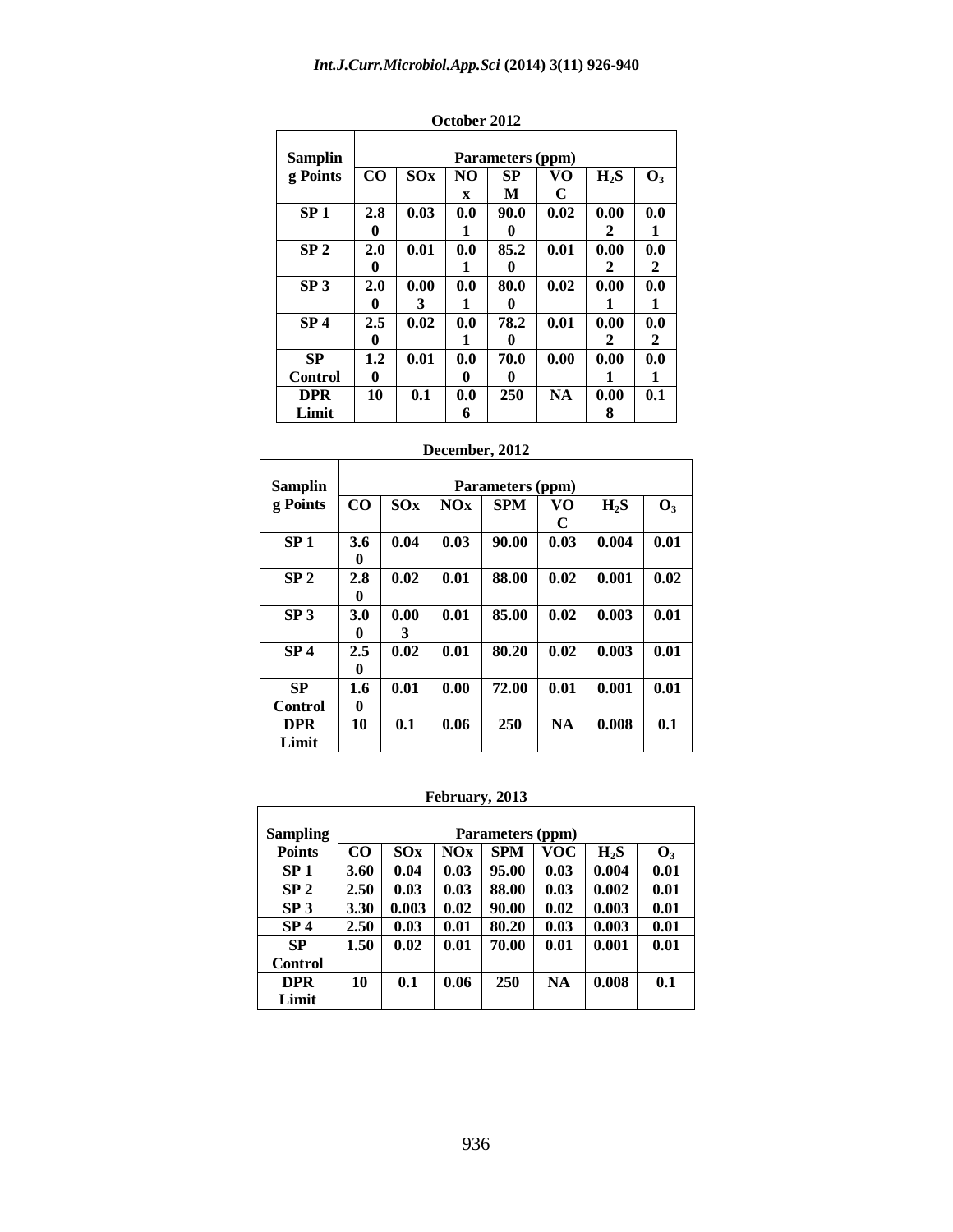| Sampli                                  | U<br><b>Heavy metals (ppm)</b> |     |     |      |     |      |     |     |                |     |
|-----------------------------------------|--------------------------------|-----|-----|------|-----|------|-----|-----|----------------|-----|
| $\mathbf{n}\mathbf{g}$<br><b>Points</b> | As                             | Ph  | Cu  | Ni   | Co  | Zn   | Hg  | Fe  | C <sub>d</sub> | Mn  |
| SP <sub>1</sub>                         | 2.2                            | 0.7 | 0.0 | 75.0 | 0.3 | 0.00 | 0.0 | 0.5 | 0.3            | 0.0 |
|                                         | 0                              | 0   | 1   | 0    | 0   | 3    | 0   | 0   | 0              | 0   |
| SP <sub>2</sub>                         | 2.0                            | 0.6 | 0.0 | 70.2 | 0.3 | 0.00 | 0.0 | 0.7 | 0.2            | 0.0 |
|                                         | 0                              | 0   | 0   | 0    | 0   | 1    | 0   | 0   | 0              | 1   |
| SP <sub>3</sub>                         | 2.1                            | 0.8 | 0.0 | 72.0 | 0.4 | 0.00 | 0.0 | 0.2 | 0.3            | 0.0 |
|                                         | 0                              | 0   | 1   | o    | 0   | 2    | 0   | 0   | 0              | 0   |
| SP <sub>4</sub>                         | 2.1                            | 0.0 | 0.0 | 80.0 | 0.2 | 0.00 | 0.0 | 0.4 | 0.1            | 0.0 |
|                                         | 0                              | 2   | 1   | 0    | 0   | 1    | 0   | 0   | 0              | 1   |
| <b>SP</b>                               | 1.3                            | 0.0 | 0.0 | 65.0 | 0.2 | 0.00 | 0.0 | 0.0 | 0.0            | 0.0 |
| <b>Control</b>                          | 0                              | 2   | 0   | 0    | 0   |      | 0   |     | 0              | 0   |

**Appendix.2** Levels of Heavy Metals around the Obirikom Gas Flare Station (August, 2012)

### **October, 2012**

 $\Gamma$ 

| <b>Sampling</b>   |          | Heavy metals (ppm) |     |           |          |           |          |             |                |      |
|-------------------|----------|--------------------|-----|-----------|----------|-----------|----------|-------------|----------------|------|
| <b>Points</b>     | As       | P <sub>b</sub>     | Cu  | Ni        | Co       | Zn        | Hg       | Fe          | C <sub>d</sub> | Mn   |
| SP <sub>1</sub>   | 2.1<br>0 | 0.5<br>0           | 0.0 | 80.0<br>0 | 0.2<br>0 | 0.00<br>2 | 0.0<br>0 | 0.3<br>0    | 0.1<br>0       | 0.01 |
| SP <sub>2</sub>   | 2.0      | 0.6                | 0.0 | 70.0      | 0.3      | 0.00      | 0.0      | 0.5         | 0.2            | 0.01 |
|                   | 0        | 0                  |     | 0         | 0        | 1         | 0        | 0           | 0              |      |
| SP <sub>3</sub>   | 2.1      | 0.7                | 0.0 | 72.0      | 0.4      | 0.00      | 0.0      | 0.2         | 0.2            | 0.00 |
|                   | 0        | 0                  | 0   | 0         | 0        | 2         | 0        | $\mathbf 0$ | 0              |      |
| SP <sub>4</sub>   | 2.1      | 0.0                | 0.0 | 80.0      | 0.1      | 0.00      | 0.0      | 0.3         | 0.1            | 0.01 |
|                   | 0        | 2                  |     | 0         | 0        |           | 0        | 0           | 0              |      |
| <b>SP Control</b> | 1.3      | 0.0                | 0.0 | 65.0      | 0.2      | 0.00      | 0.0      | 0.0         | 0.0            | 0.00 |
|                   | 0        | 2                  | 0   | 0         | 0        | 1         | 0        | 1           | 0              |      |

| <b>Sampling</b>   |     | Heavy metals (ppm) |     |      |     |      |     |     |                |     |
|-------------------|-----|--------------------|-----|------|-----|------|-----|-----|----------------|-----|
| <b>Points</b>     | As  | Pb                 | Cu  | Ni   | Co  | Zn   | Hg  | Fe  | C <sub>d</sub> | Mn  |
|                   |     |                    |     |      |     |      |     |     |                |     |
| SP <sub>1</sub>   | 2.5 | 0.7                | 0.0 | 80.0 | 0.2 | 0.00 | 0.0 | 0.6 | 0.2            | 0.0 |
|                   | 0   | 0                  | 2   | 0    | 0   | 3    | 0   | 0   | 0              |     |
| SP <sub>2</sub>   | 2.1 | 0.7                | 0.0 | 75.0 | 0.4 | 0.00 | 0.0 | 0.7 | 0.3            | 0.0 |
|                   | 0   | 0                  | 1   | 0    | 0   | 2    | 0   | 0   | $\mathbf{0}$   |     |
| SP <sub>3</sub>   | 2.2 | 0.9                | 0.0 | 75.0 | 0.4 | 0.00 | 0.0 | 0.3 | 0.3            | 0.0 |
|                   | 0   | 0                  | 1   | 0    | 0   | 2    | 0   | 0   | 0              | 0   |
| SP <sub>4</sub>   | 2.3 | 0.0                | 0.0 | 80.0 | 0.3 | 0.00 | 0.0 | 0.4 | 0.2            | 0.0 |
|                   | 0   | 3                  | 1   | 0    | 0   | 1    | 0   | 0   | 0              |     |
| <b>SP Control</b> | 1.4 | 0.0                | 0.0 | 60.0 | 0.2 | 0.00 | 0.0 | 0.0 | 0.0            | 0.0 |
|                   | 0   | 1                  | 0   | 0    | 0   |      | 0   |     | 0              | 0   |

**December, 2012**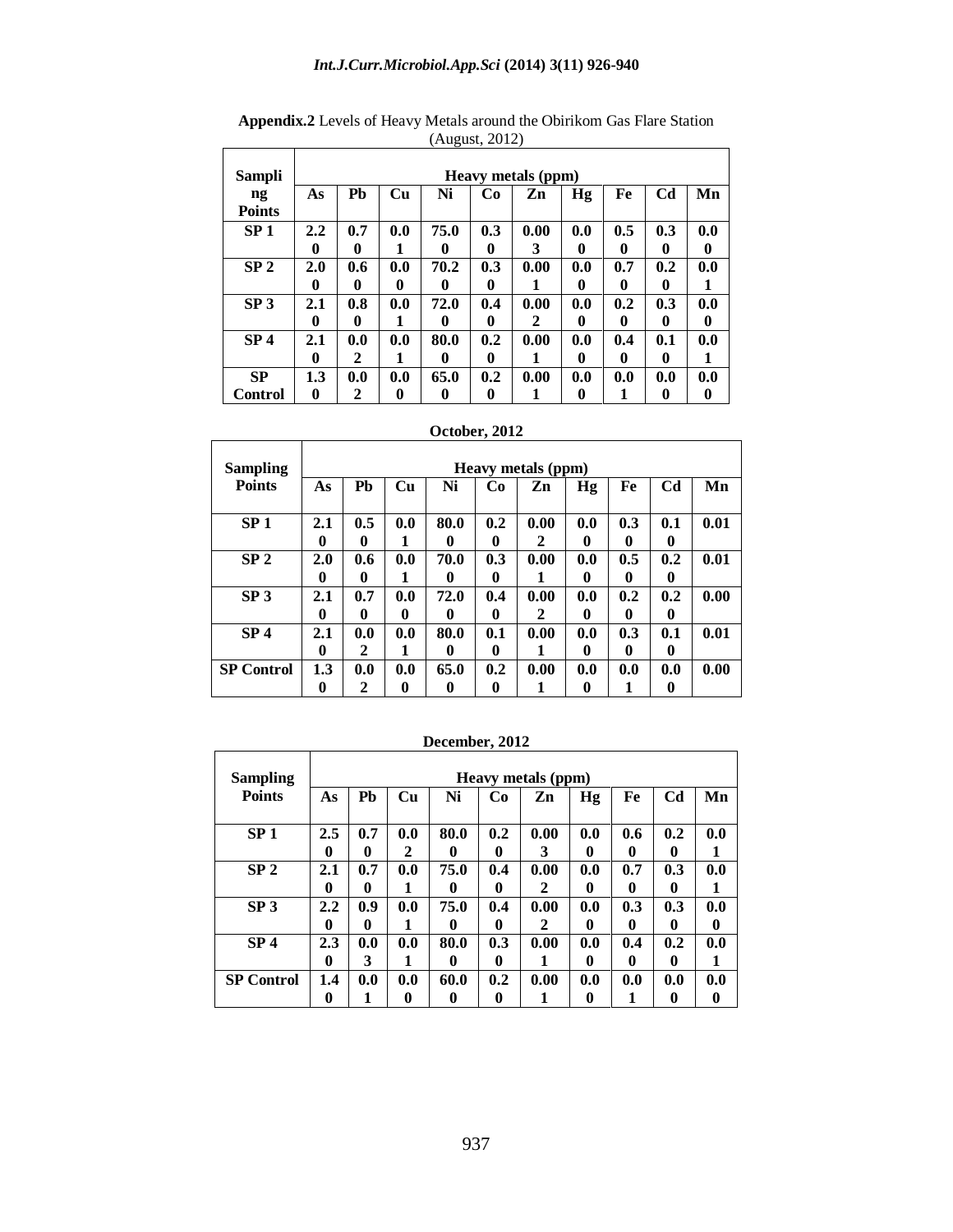| <b>Sampling</b>   |          | <b>Heavy metals (ppm)</b> |     |      |     |      |     |     |                |     |
|-------------------|----------|---------------------------|-----|------|-----|------|-----|-----|----------------|-----|
| <b>Points</b>     | As       | <b>Ph</b>                 | Cu  | Ni   | Cо  | Zn   | Hg  | Fe  | C <sub>d</sub> | Mn  |
| SP <sub>1</sub>   | 2.0      | 0.8                       | 0.0 | 88.0 | 0.4 | 0.00 | 0.0 | 0.8 | 0.4            | 0.0 |
|                   | 0        | 0                         | 3   | 0    | 0   | 3    | 0   | 0   | 0              | 2   |
| SP <sub>2</sub>   | 2.0      | 0.7                       | 0.0 | 70.0 | 0.3 | 0.00 | 0.0 | 0.6 | 0.3            | 0.0 |
|                   | 0        | 5                         | 1   | o    | 0   | 3    | 0   | 0   | 0              | 1   |
| SP <sub>3</sub>   | 2.3      | 0.9                       | 0.0 | 80.0 | 0.4 | 0.00 | 0.0 | 0.2 | 0.2            | 0.0 |
|                   | 0        | 0                         | 3   | 0    | 0   | 2    | 0   | 0   | 0              | 2   |
| SP <sub>4</sub>   | 2.2      | 0.0                       | 0.0 | 75.0 | 0.3 | 0.00 | 0.0 | 0.3 | 0.2            | 0.0 |
|                   | $\bf{0}$ | 4                         | 1   | 0    | 0   |      | 0   | 0   | 0              | 1   |
| <b>SP Control</b> | 1.2      | 0.0                       | 0.0 | 65.0 | 0.1 | 0.00 | 0.0 | 0.0 | 0.0            | 0.0 |
|                   | 0        | 2                         | 0   | 0    | 0   |      | 0   | 1   | 0              | 0   |

#### **February, 2013**

#### **Appendix.3** Meteorological variables of the study area (August)

| <b>Sampling</b>   | Wind  | Ambient       | <b>Pressure</b> | <b>Relative</b> |
|-------------------|-------|---------------|-----------------|-----------------|
| <b>Points</b>     | speed | <b>Temp</b>   | (PSI)           | <b>Humidity</b> |
|                   | (m/s) | $(^{\circ}C)$ |                 | $(\%)$          |
| SP <sub>1</sub>   | 0.3   | 29.1          | 1095            | 74              |
| SP <sub>2</sub>   | 0.3   | 29.1          | 1065            | 73              |
| SP <sub>3</sub>   | 0.2   | 29.0          | 1130            | 70              |
| SP <sub>4</sub>   | 0.2   | 29.0          | 1006            | 71              |
| <b>SP Control</b> | 0.3   | 27.5          | 1002            | 70              |

#### **(October, 2012)**

| <b>Sampling</b><br><b>Points</b> | Wind<br>speed<br>(m/s) | <b>Ambient</b><br><b>Temp</b><br>$(^{\circ}C)$ | <b>Pressure</b><br>(PSI) | <b>Relative</b><br><b>Humidity</b><br>(%) |
|----------------------------------|------------------------|------------------------------------------------|--------------------------|-------------------------------------------|
| SP <sub>1</sub>                  | 0.3                    | 28.0                                           | 1040                     | 75                                        |
| SP <sub>2</sub>                  | 0.2                    | 28.0                                           | 1075                     | 80                                        |
| SP <sub>3</sub>                  | 0.1                    | 28.5                                           | 1200                     | 90                                        |
| SP <sub>4</sub>                  | 0.2                    | 28.0                                           | 1004                     | 80                                        |
| SP                               | 0.2                    | 27.0                                           | 1000                     | 70                                        |
| <b>Control</b>                   |                        |                                                |                          |                                           |

#### **(December, 2012)**

|                   | Wind  | Ambient            | <b>Pressur</b> | <b>Relative</b> |
|-------------------|-------|--------------------|----------------|-----------------|
| <b>Sampling</b>   | speed | Temp $(^{\circ}C)$ | $e$ (PSI)      | <b>Humidity</b> |
| <b>Points</b>     | (m/s) |                    |                | (%)             |
| SP <sub>1</sub>   | 0.4   | 28.0               | 1030           | 80              |
| SP <sub>2</sub>   | 0.3   | 28.5               | 1040           | 85              |
| SP <sub>3</sub>   | 0.2   | 29.0               | 1300           | 81              |
| SP <sub>4</sub>   | 0.3   | 28.0               | 1150           | 82              |
| <b>SP Control</b> | 0.2   | 27.3               | 1003           | 70              |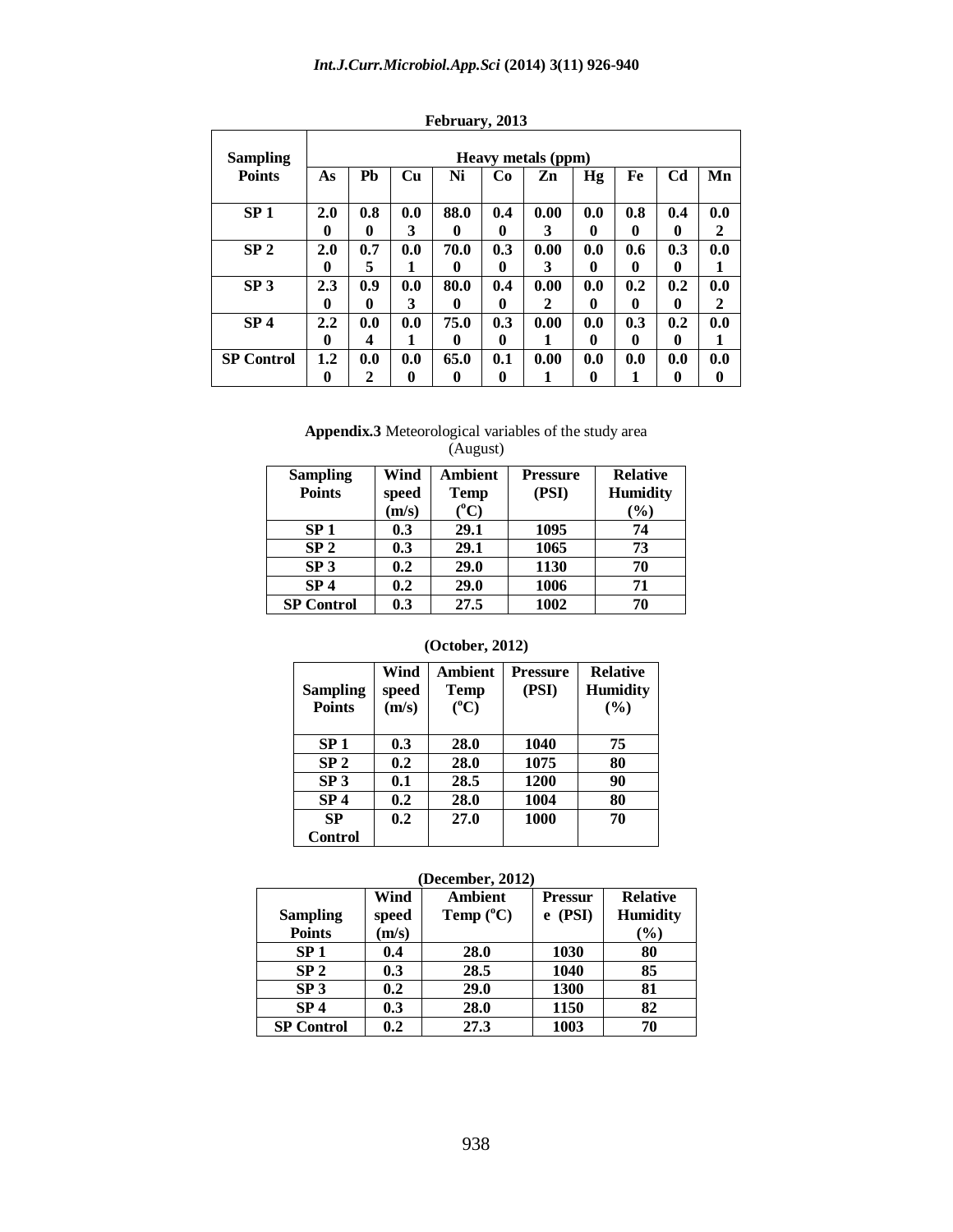| <b>Sampling</b><br><b>Points</b> | Wind<br>speed m/s) | <b>Ambient</b><br>Temp $(^{\circ}C)$ | <b>Pressure</b><br>(PSI) | <b>Relative</b><br>Humidity $(\% )$ |
|----------------------------------|--------------------|--------------------------------------|--------------------------|-------------------------------------|
| SP <sub>1</sub>                  | 0.3                | 28.0                                 | 1025                     | 85                                  |
| SP <sub>2</sub>                  | 0.3                | 28.5                                 | 1045                     | 80                                  |
| SP <sub>3</sub>                  | 0.2                | 29.0                                 | 1200                     | 88                                  |
| SP <sub>4</sub>                  | 0.2                | 28.0                                 | 1100                     | 82                                  |
| <b>SP</b> Control                | 0.2                | 27.2                                 | 1004                     |                                     |

#### **(February, 2013)**

Appendix.4 Test of homogeneity in mean variances of ambient air parameters (P<0.05) ANOVA

|                 |                       | Sum of Squares | df             | Mean Square | F       | Sig. |
|-----------------|-----------------------|----------------|----------------|-------------|---------|------|
| $SP_1$          | <b>Between Groups</b> | 6125.377       | $\overline{4}$ | 1531.344    | 1.225E7 | .000 |
|                 | Within Groups         | .000.          | $\overline{c}$ | .000        |         |      |
|                 | Total                 | 6125.377       | 6              |             |         |      |
| $SP_2$          | <b>Between Groups</b> | 5742.828       | $\overline{4}$ | 1435.707    | 5.743E7 | .000 |
|                 | Within Groups         | .000.          | $\overline{2}$ | .000        |         |      |
|                 | Total                 | 5742.828       | 6              |             |         |      |
| SP <sub>3</sub> | <b>Between Groups</b> | 5438.544       | $\overline{4}$ | 1359.636    | 3.316E7 | .000 |
|                 | Within Groups         | .000           | $\overline{2}$ | .000        |         |      |
|                 | Total                 | 5438.544       | 6              |             |         |      |
| SP <sub>4</sub> | <b>Between Groups</b> | 4801.365       | $\overline{4}$ | 1200.341    | 2.401E7 | .000 |
|                 | Within Groups         | .000.          | 2              | .000.       |         |      |
|                 | Total                 | 4801.365       | 6              |             |         |      |

| <b>Appendix.5</b> Principal Components Analysis (PCA) of ambient air quality parameters |  |  |  |  |  |
|-----------------------------------------------------------------------------------------|--|--|--|--|--|
| $Comm$ and $l1$                                                                         |  |  |  |  |  |

| om<br>munalīties |         |            |  |  |  |  |
|------------------|---------|------------|--|--|--|--|
|                  | Initial | Extraction |  |  |  |  |
| CO               | 1.000   | .927       |  |  |  |  |
| SOX              | 1.000   | .897       |  |  |  |  |
| NOx              | 1.000   | .800       |  |  |  |  |
| <b>SPM</b>       | 1.000   | .897       |  |  |  |  |
| VOC              | 1.000   | .830       |  |  |  |  |
| H2S              | 1.000   | .817       |  |  |  |  |
| O <sub>3</sub>   | 1.000   | .901       |  |  |  |  |
| As               | 1.000   | .798       |  |  |  |  |
| Ph               | 1.000   | .859       |  |  |  |  |
| Cu               | 1.000   | .881       |  |  |  |  |
| Ni               | 1.000   | .874       |  |  |  |  |
| Cobalt           | 1.000   | .807       |  |  |  |  |
| Zn               | 1.000   | .871       |  |  |  |  |
| Fe               | 1.000   | .912       |  |  |  |  |
| C <sub>d</sub>   | 1.000   | .895       |  |  |  |  |
| Mn               | 1.000   | .778       |  |  |  |  |
| W_Speed          | 1.000   | .715       |  |  |  |  |
| Amb_Temp         | 1.000   | .829       |  |  |  |  |
| Pressure         | 1.000   | .866       |  |  |  |  |

Extraction Method: Principal Component Analysis.